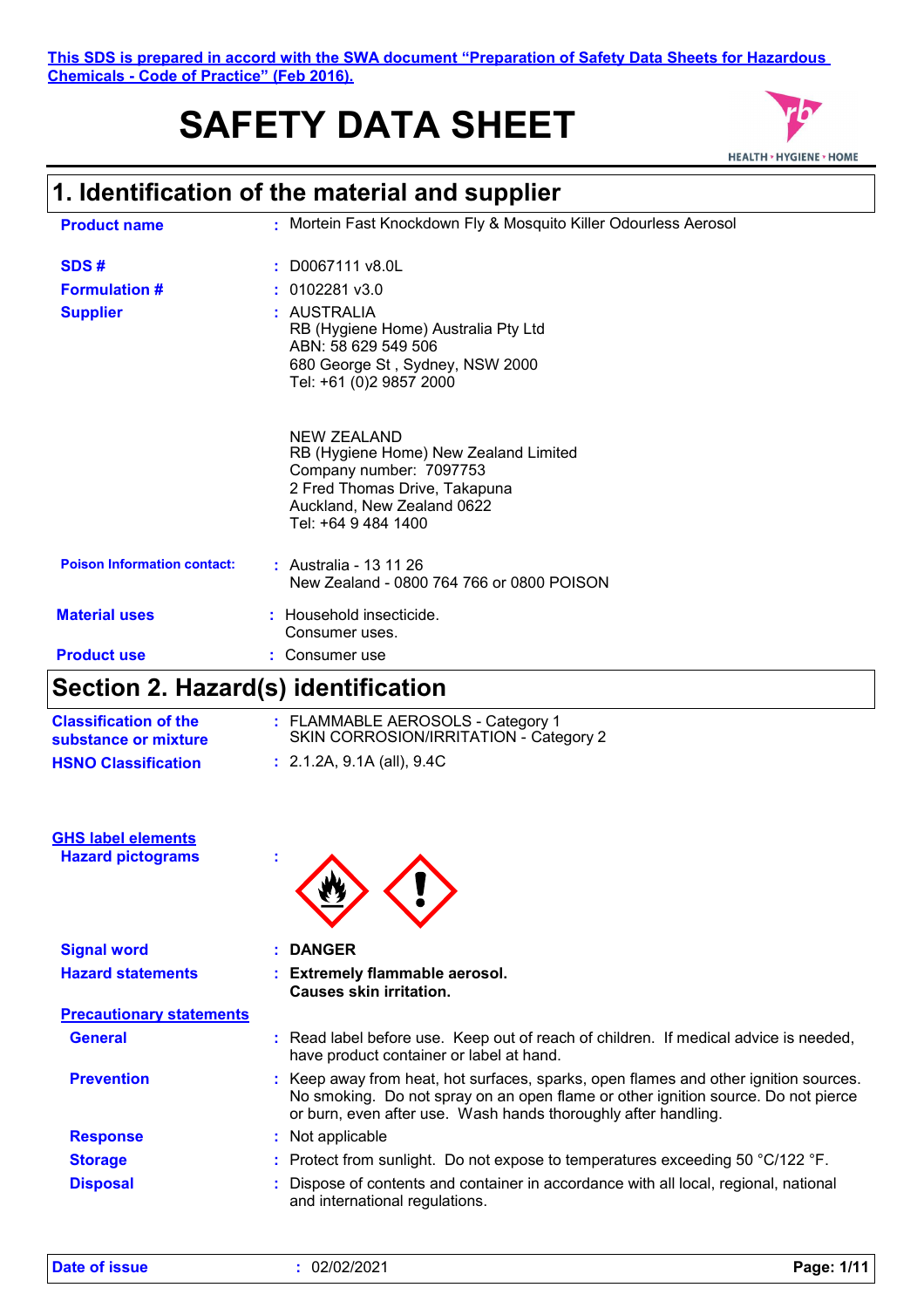### **Section 2. Hazard(s) identification**

**Supplemental label elements :** Not applicable.

**Other hazards which do not :** None known. **result in classification**

### **Section 3. Composition and ingredient information**

**Substance/mixture :**

: Mixture

| <b>Ingredient name</b> | $%$ (w/w)  | <b>CAS number</b> |
|------------------------|------------|-------------------|
| <b>Butane</b>          | l≥30 - ≤60 | 106-97-8          |
| propane                | l≥10 - ≤30 | 74-98-6           |
| l isobutane            | l≥10 - ≤30 | 75-28-5           |
| tetradecane            | < 10       | 629-59-4          |
| ethane                 | ≤3         | 74-84-0           |
| isopentane             | ≤3         | 78-78-4           |
| Esbiothrin             | l≤0.11     | 84030-86-4        |
| Permethrin             | l≤0.05     | 52645-53-1        |

#### **Other Non-hazardous ingredients to 100%**

**Occupational exposure limits, if available, are listed in Section 8.**

### **Section 4. First aid measures**

| <b>Description of necessary first aid measures</b> |                                                                                                                                                                                                                                                                                                                                                                                                                                                                                                                                                                                                                                                                                                                                                                         |
|----------------------------------------------------|-------------------------------------------------------------------------------------------------------------------------------------------------------------------------------------------------------------------------------------------------------------------------------------------------------------------------------------------------------------------------------------------------------------------------------------------------------------------------------------------------------------------------------------------------------------------------------------------------------------------------------------------------------------------------------------------------------------------------------------------------------------------------|
| <b>Eye contact</b>                                 | : Immediately flush eyes with plenty of water, occasionally lifting the upper and lower<br>eyelids. Check for and remove any contact lenses. Continue to rinse for at least 10<br>minutes. Get medical attention.                                                                                                                                                                                                                                                                                                                                                                                                                                                                                                                                                       |
| <b>Inhalation</b>                                  | : Remove victim to fresh air and keep at rest in a position comfortable for breathing.<br>If it is suspected that fumes are still present, the rescuer should wear an appropriate<br>mask or self-contained breathing apparatus. If not breathing, if breathing is irregular<br>or if respiratory arrest occurs, provide artificial respiration or oxygen by trained<br>personnel. It may be dangerous to the person providing aid to give mouth-to-mouth<br>resuscitation. Get medical attention. If necessary, call a poison center or physician.<br>If unconscious, place in recovery position and get medical attention immediately.<br>Maintain an open airway. Loosen tight clothing such as a collar, tie, belt or<br>waistband.                                 |
| <b>Skin contact</b>                                | : Flush contaminated skin with plenty of water. Remove contaminated clothing and<br>shoes. Continue to rinse for at least 10 minutes. Get medical attention. Wash<br>clothing before reuse. Clean shoes thoroughly before reuse.                                                                                                                                                                                                                                                                                                                                                                                                                                                                                                                                        |
| <b>Ingestion</b>                                   | Wash out mouth with water. Remove dentures if any. Remove victim to fresh air<br>and keep at rest in a position comfortable for breathing. If material has been<br>swallowed and the exposed person is conscious, give small quantities of water to<br>drink. Stop if the exposed person feels sick as vomiting may be dangerous. Do not<br>induce vomiting unless directed to do so by medical personnel. If vomiting occurs,<br>the head should be kept low so that vomit does not enter the lungs. Get medical<br>attention. Never give anything by mouth to an unconscious person. If unconscious,<br>place in recovery position and get medical attention immediately. Maintain an open<br>airway. Loosen tight clothing such as a collar, tie, belt or waistband. |
|                                                    | Most important symptoms/effects, acute and delayed                                                                                                                                                                                                                                                                                                                                                                                                                                                                                                                                                                                                                                                                                                                      |
| <b>Potential acute health effects</b>              |                                                                                                                                                                                                                                                                                                                                                                                                                                                                                                                                                                                                                                                                                                                                                                         |
| <b>Eye contact</b>                                 | : No known significant effects or critical hazards.                                                                                                                                                                                                                                                                                                                                                                                                                                                                                                                                                                                                                                                                                                                     |
| <b>Inhalation</b>                                  | : Toxic if inhaled.                                                                                                                                                                                                                                                                                                                                                                                                                                                                                                                                                                                                                                                                                                                                                     |

| Date of issue | 02/02/2021 | Page: 2/11 |
|---------------|------------|------------|
|               |            |            |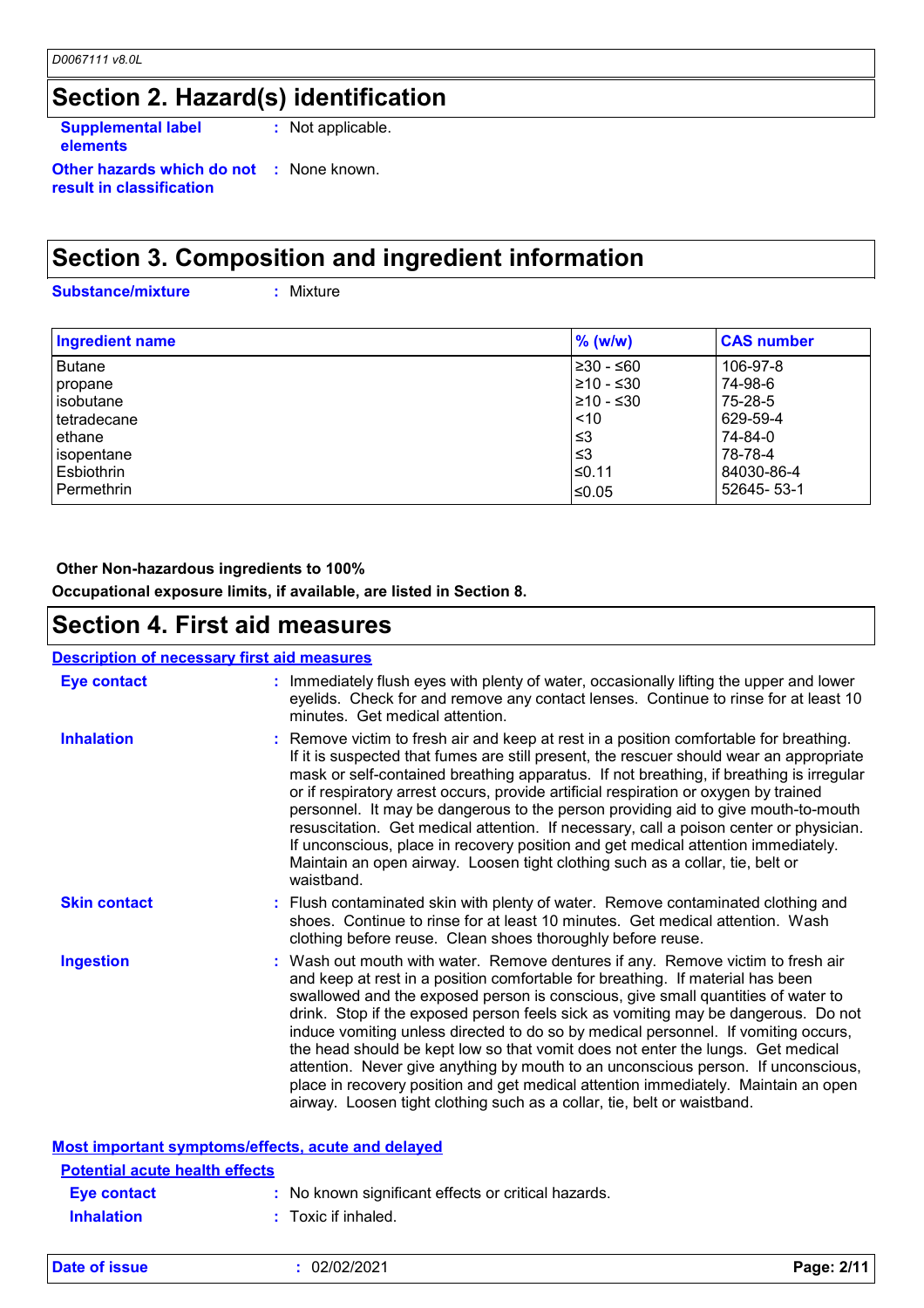### **Section 4. First aid measures**

| : Causes skin irritation.                                                                                                                                                                                                                                                                                               |
|-------------------------------------------------------------------------------------------------------------------------------------------------------------------------------------------------------------------------------------------------------------------------------------------------------------------------|
| : No known significant effects or critical hazards.                                                                                                                                                                                                                                                                     |
| <b>Over-exposure signs/symptoms</b>                                                                                                                                                                                                                                                                                     |
| : No specific data.                                                                                                                                                                                                                                                                                                     |
| : No specific data.                                                                                                                                                                                                                                                                                                     |
| : Adverse symptoms may include the following:<br>irritation<br>redness                                                                                                                                                                                                                                                  |
| : No specific data.                                                                                                                                                                                                                                                                                                     |
| <u>Indication of immediate medical attention and special treatment needed, if necessary</u>                                                                                                                                                                                                                             |
| : Treat symptomatically. Contact poison treatment specialist immediately if large<br>quantities have been ingested or inhaled.                                                                                                                                                                                          |
| : No specific treatment.                                                                                                                                                                                                                                                                                                |
| : No action shall be taken involving any personal risk or without suitable training. If it<br>is suspected that fumes are still present, the rescuer should wear an appropriate<br>mask or self-contained breathing apparatus. It may be dangerous to the person<br>providing aid to give mouth-to-mouth resuscitation. |
|                                                                                                                                                                                                                                                                                                                         |

**See toxicological information (Section 11)**

### **Section 5. Fire-fighting measures**

| <b>Extinguishing media</b>                             |                                                                                                                                                                                                                                                                                                                                                                                                                                                       |
|--------------------------------------------------------|-------------------------------------------------------------------------------------------------------------------------------------------------------------------------------------------------------------------------------------------------------------------------------------------------------------------------------------------------------------------------------------------------------------------------------------------------------|
| <b>Suitable extinguishing</b><br>media                 | : Use an extinguishing agent suitable for the surrounding fire.                                                                                                                                                                                                                                                                                                                                                                                       |
| <b>Unsuitable extinguishing</b><br>media               | : None known.                                                                                                                                                                                                                                                                                                                                                                                                                                         |
| <b>Specific hazards arising</b><br>from the chemical   | : Extremely flammable aerosol. Runoff to sewer may create fire or explosion hazard.<br>In a fire or if heated, a pressure increase will occur and the container may burst, with<br>the risk of a subsequent explosion. Gas may accumulate in low or confined areas<br>or travel a considerable distance to a source of ignition and flash back, causing fire<br>or explosion. Bursting aerosol containers may be propelled from a fire at high speed. |
| <b>Hazardous thermal</b><br>decomposition products     | : No specific data.                                                                                                                                                                                                                                                                                                                                                                                                                                   |
| <b>Special protective actions</b><br>for fire-fighters | : Promptly isolate the scene by removing all persons from the vicinity of the incident if<br>there is a fire. No action shall be taken involving any personal risk or without<br>suitable training. Move containers from fire area if this can be done without risk.<br>Use water spray to keep fire-exposed containers cool.                                                                                                                         |
| <b>Special protective actions</b><br>for fire-fighters | : Fire-fighters should wear appropriate protective equipment and self-contained<br>breathing apparatus (SCBA) with a full face-piece operated in positive pressure<br>mode.                                                                                                                                                                                                                                                                           |

### **Section 6. Accidental release measures**

#### **Personal precautions, protective equipment and emergency procedures**

| For non-emergency<br>personnel | : No action shall be taken involving any personal risk or without suitable training.<br>Evacuate surrounding areas. Keep unnecessary and unprotected personnel from<br>entering. In the case of aerosols being ruptured, care should be taken due to the<br>rapid escape of the pressurized contents and propellant. If a large number of<br>containers are ruptured, treat as a bulk material spillage according to the<br>instructions in the clean-up section. Do not touch or walk through spilled material.<br>Shut off all ignition sources. No flares, smoking or flames in hazard area. Do not<br>breathe vapor or mist. Provide adequate ventilation. Wear appropriate respirator |
|--------------------------------|--------------------------------------------------------------------------------------------------------------------------------------------------------------------------------------------------------------------------------------------------------------------------------------------------------------------------------------------------------------------------------------------------------------------------------------------------------------------------------------------------------------------------------------------------------------------------------------------------------------------------------------------------------------------------------------------|
|                                |                                                                                                                                                                                                                                                                                                                                                                                                                                                                                                                                                                                                                                                                                            |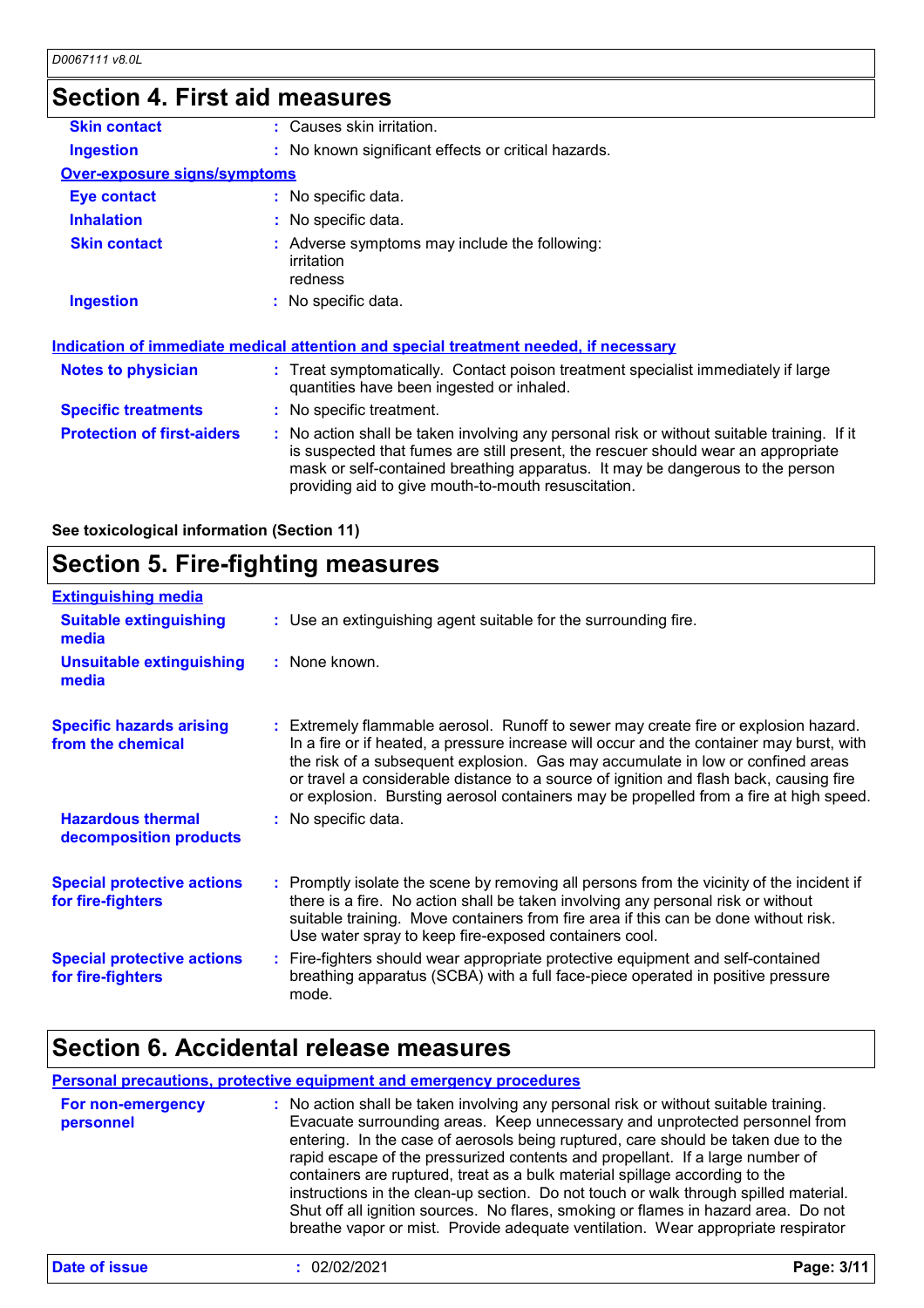### **Section 6. Accidental release measures**

|                                                              | when ventilation is inadequate. Put on appropriate personal protective equipment.                                                                                                                                                                                                                                                                                                                                                                                                                                                                                                                                                                                                                                                                                     |
|--------------------------------------------------------------|-----------------------------------------------------------------------------------------------------------------------------------------------------------------------------------------------------------------------------------------------------------------------------------------------------------------------------------------------------------------------------------------------------------------------------------------------------------------------------------------------------------------------------------------------------------------------------------------------------------------------------------------------------------------------------------------------------------------------------------------------------------------------|
|                                                              | For emergency responders : If specialized clothing is required to deal with the spillage, take note of any<br>information in Section 8 on suitable and unsuitable materials. See also the<br>information in "For non-emergency personnel".                                                                                                                                                                                                                                                                                                                                                                                                                                                                                                                            |
| <b>Environmental precautions</b>                             | : Avoid dispersal of spilled material and runoff and contact with soil, waterways,<br>drains and sewers. Inform the relevant authorities if the product has caused<br>environmental pollution (sewers, waterways, soil or air).                                                                                                                                                                                                                                                                                                                                                                                                                                                                                                                                       |
| <b>Methods and materials for containment and cleaning up</b> |                                                                                                                                                                                                                                                                                                                                                                                                                                                                                                                                                                                                                                                                                                                                                                       |
| <b>Small spill</b>                                           | : Stop leak if without risk. Move containers from spill area. Use spark-proof tools and<br>explosion-proof equipment. Dilute with water and mop up if water-soluble.<br>Alternatively, or if water-insoluble, absorb with an inert dry material and place in an<br>appropriate waste disposal container. Dispose of via a licensed waste disposal<br>contractor.                                                                                                                                                                                                                                                                                                                                                                                                      |
| <b>Large spill</b>                                           | : Stop leak if without risk. Move containers from spill area. Use spark-proof tools and<br>explosion-proof equipment. Approach release from upwind. Prevent entry into<br>sewers, water courses, basements or confined areas. Wash spillages into an<br>effluent treatment plant or proceed as follows. Contain and collect spillage with non-<br>combustible, absorbent material e.g. sand, earth, vermiculite or diatomaceous earth<br>and place in container for disposal according to local regulations (see Section 13).<br>Dispose of via a licensed waste disposal contractor. Contaminated absorbent<br>material may pose the same hazard as the spilled product. Note: see Section 1 for<br>emergency contact information and Section 13 for waste disposal. |

**See Section 1 for emergency contact information.**

**See Section 8 for information on appropriate personal protective equipment.**

**See Section 13 for additional waste treatment information.**

# **Section 7. Handling and storage**

#### **Precautions for safe handling**

| <b>Protective measures</b>                                                       | : Put on appropriate personal protective equipment (see Section 8). Pressurized<br>container: protect from sunlight and do not expose to temperatures exceeding 50°C.<br>Do not pierce or burn, even after use. Do not get in eyes or on skin or clothing. Do<br>not breathe vapor or mist. Do not ingest. Avoid breathing gas. Use only with<br>adequate ventilation. Wear appropriate respirator when ventilation is inadequate.<br>Store and use away from heat, sparks, open flame or any other ignition source. Use<br>explosion-proof electrical (ventilating, lighting and material handling) equipment.<br>Use only non-sparking tools. Empty containers retain product residue and can be<br>hazardous. |
|----------------------------------------------------------------------------------|------------------------------------------------------------------------------------------------------------------------------------------------------------------------------------------------------------------------------------------------------------------------------------------------------------------------------------------------------------------------------------------------------------------------------------------------------------------------------------------------------------------------------------------------------------------------------------------------------------------------------------------------------------------------------------------------------------------|
| <b>Advice on general</b><br>occupational hygiene                                 | : Eating, drinking and smoking should be prohibited in areas where this material is<br>handled, stored and processed. Workers should wash hands and face before<br>eating, drinking and smoking. Remove contaminated clothing and protective<br>equipment before entering eating areas. See also Section 8 for additional<br>information on hygiene measures.                                                                                                                                                                                                                                                                                                                                                    |
| <b>Conditions for safe storage,</b><br>including any<br><b>incompatibilities</b> | : Store in accordance with local regulations. Store away from direct sunlight in a dry,<br>cool and well-ventilated area, away from incompatible materials (see Section 10)<br>and food and drink. Protect from sunlight. Store locked up. Eliminate all ignition<br>sources. Use appropriate containment to avoid environmental contamination. See<br>Section 10 for incompatible materials before handling or use.                                                                                                                                                                                                                                                                                             |
| Do not store above the<br>following temperature                                  | :50 °C                                                                                                                                                                                                                                                                                                                                                                                                                                                                                                                                                                                                                                                                                                           |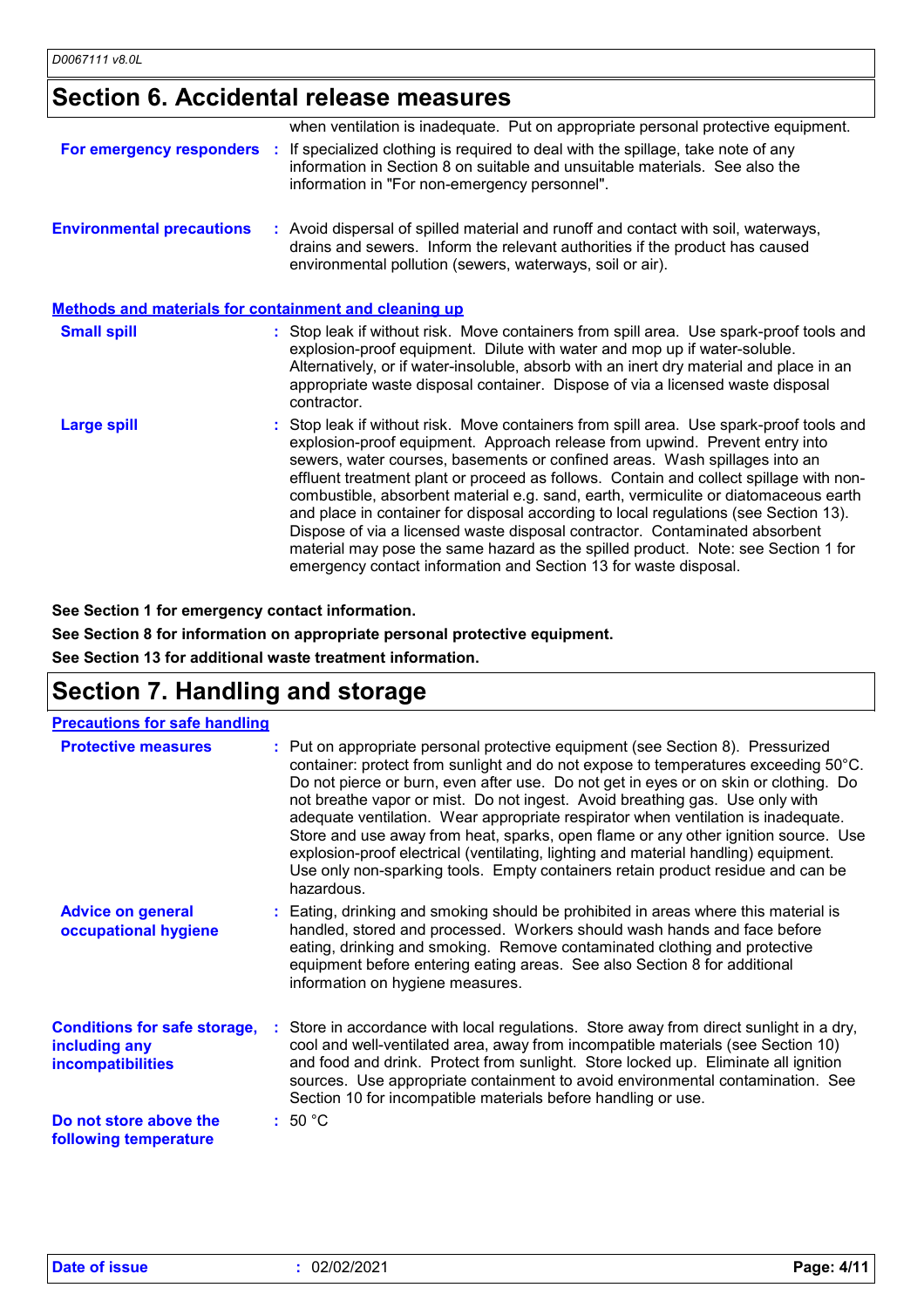# **Section 8. Exposure controls and personal protection**

#### **Control parameters**

#### **Australia**

#### **Occupational exposure limits**

| <b>Ingredient name</b> | <b>Exposure limits</b>                                                                                   |
|------------------------|----------------------------------------------------------------------------------------------------------|
| l Butane               | Safe Work Australia (Australia, 1/2014).<br>TWA: $1900 \text{ mg/m}^3$ 8 hours.<br>TWA: 800 ppm 8 hours. |

#### **New Zealand**

| <b>Occupational exposure limits</b> |  |
|-------------------------------------|--|
|-------------------------------------|--|

**Occupational exposure limits : No exposure standard allocated.**

| <b>Ingredient name</b>                            |            | <b>Exposure limits</b>                                                                                                                                                                                                                                                                                                                                                                                                                                                                                                                                                                                      |
|---------------------------------------------------|------------|-------------------------------------------------------------------------------------------------------------------------------------------------------------------------------------------------------------------------------------------------------------------------------------------------------------------------------------------------------------------------------------------------------------------------------------------------------------------------------------------------------------------------------------------------------------------------------------------------------------|
| butane                                            |            | NZ HSWA 2015 (New Zealand, 2/2013).<br>WES-TWA: 800 ppm 8 hours.<br>WES-TWA: 1900 mg/m <sup>3</sup> 8 hours.                                                                                                                                                                                                                                                                                                                                                                                                                                                                                                |
| propane                                           |            | NZ HSWA 2015 (New Zealand, 11/2017). Oxygen<br><b>Depletion [Asphyxiant].</b>                                                                                                                                                                                                                                                                                                                                                                                                                                                                                                                               |
| ethane                                            |            | NZ HSWA 2015 (New Zealand, 11/2017). Oxygen<br><b>Depletion [Asphyxiant].</b>                                                                                                                                                                                                                                                                                                                                                                                                                                                                                                                               |
| <b>Appropriate engineering</b><br><b>controls</b> |            | : Use only with adequate ventilation. Use process enclosures, local exhaust<br>ventilation or other engineering controls to keep worker exposure to airborne<br>contaminants below any recommended or statutory limits. The engineering controls<br>also need to keep gas, vapor or dust concentrations below any lower explosive<br>limits. Use explosion-proof ventilation equipment.                                                                                                                                                                                                                     |
| <b>Environmental exposure</b><br>controls         |            | Emissions from ventilation or work process equipment should be checked to ensure<br>they comply with the requirements of environmental protection legislation. In some<br>cases, fume scrubbers, filters or engineering modifications to the process<br>equipment will be necessary to reduce emissions to acceptable levels.                                                                                                                                                                                                                                                                               |
| <b>Individual protection measures</b>             |            |                                                                                                                                                                                                                                                                                                                                                                                                                                                                                                                                                                                                             |
| <b>Hygiene measures</b>                           |            | : Wash hands, forearms and face thoroughly after handling chemical products, before<br>eating, smoking and using the lavatory and at the end of the working period.<br>Appropriate techniques should be used to remove potentially contaminated clothing.<br>Wash contaminated clothing before reusing. Ensure that eyewash stations and<br>safety showers are close to the workstation location.                                                                                                                                                                                                           |
| <b>Eye/face protection</b>                        | goggles.   | Safety eyewear complying with an approved standard should be used when a risk<br>assessment indicates this is necessary to avoid exposure to liquid splashes, mists,<br>gases or dusts. If contact is possible, the following protection should be worn,<br>unless the assessment indicates a higher degree of protection: chemical splash                                                                                                                                                                                                                                                                  |
| <b>Skin protection</b>                            |            |                                                                                                                                                                                                                                                                                                                                                                                                                                                                                                                                                                                                             |
| <b>Hand protection</b>                            | estimated. | : Chemical-resistant, impervious gloves complying with an approved standard should<br>be worn at all times when handling chemical products if a risk assessment indicates<br>this is necessary. Considering the parameters specified by the glove manufacturer,<br>check during use that the gloves are still retaining their protective properties. It<br>should be noted that the time to breakthrough for any glove material may be<br>different for different glove manufacturers. In the case of mixtures, consisting of<br>several substances, the protection time of the gloves cannot be accurately |
| <b>Body protection</b>                            |            | : Personal protective equipment for the body should be selected based on the task<br>being performed and the risks involved and should be approved by a specialist<br>before handling this product. When there is a risk of ignition from static electricity,<br>wear anti-static protective clothing. For the greatest protection from static<br>discharges, clothing should include anti-static overalls, boots and gloves.                                                                                                                                                                               |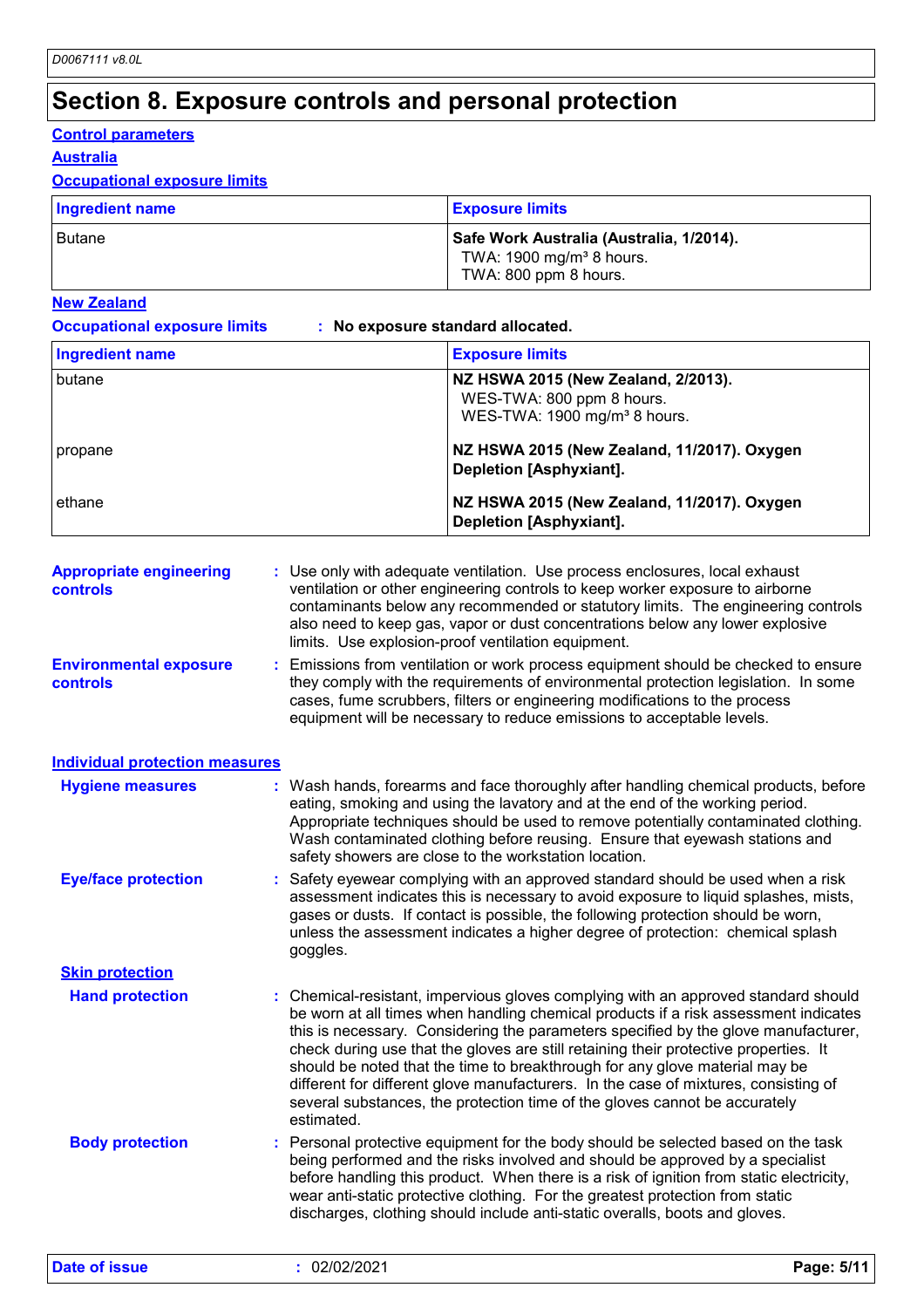### **Section 8. Exposure controls and personal protection**

| <b>Other skin protection</b>  | : Appropriate footwear and any additional skin protection measures should be<br>selected based on the task being performed and the risks involved and should be<br>approved by a specialist before handling this product.                                                         |
|-------------------------------|-----------------------------------------------------------------------------------------------------------------------------------------------------------------------------------------------------------------------------------------------------------------------------------|
| <b>Respiratory protection</b> | Based on the hazard and potential for exposure, select a respirator that meets the<br>appropriate standard or certification. Respirators must be used according to a<br>respiratory protection program to ensure proper fitting, training, and other important<br>aspects of use. |

# **Section 9. Physical and chemical properties**

| <b>Appearance</b>                                      |                                         |
|--------------------------------------------------------|-----------------------------------------|
| <b>Physical state</b>                                  | : Liquid. [Aerosol.]                    |
| <b>Color</b>                                           | White                                   |
| Odor                                                   | Slightly paraffinic                     |
| <b>Odor threshold</b>                                  | Not available.                          |
| pH                                                     | Not available.                          |
|                                                        |                                         |
| <b>Melting point</b>                                   | Not available.                          |
| <b>Boiling point</b>                                   | Not available.                          |
| <b>Flash point</b>                                     | Open cup: -60°C (-76°F) [Butane]        |
| <b>Evaporation rate</b>                                | Not available.                          |
| <b>Flammability (solid, gas)</b>                       | $:$ Not available.                      |
| <b>Lower and upper explosive</b><br>(flammable) limits | : Not available.                        |
| <b>Vapor pressure</b>                                  | : 240 kPa (1800.15 mm Hg) [20°C] Butane |
| <b>Vapor density</b>                                   | Not available.                          |
| <b>Relative density</b>                                | Not available.                          |
| <b>Solubility</b>                                      | Not available                           |
| <b>Solubility in water</b>                             | Not available.                          |
| <b>Partition coefficient: n-</b><br>octanol/water      | $:$ Not available.                      |
| <b>Auto-ignition temperature</b>                       | : Not available.                        |
| <b>Decomposition temperature</b>                       | : Not available.                        |
| <b>Viscosity</b>                                       | : Not available.                        |
| Flow time (ISO 2431)                                   | Not available.                          |
| <b>Aerosol product</b>                                 |                                         |
| <b>Type of aerosol</b>                                 | : Spray                                 |
| <b>Heat of combustion</b>                              | : $21.89$ kJ/g                          |
|                                                        |                                         |

### **Section 10. Stability and reactivity**

| <b>Reactivity</b>                            | : No specific test data related to reactivity available for this product or its ingredients. |
|----------------------------------------------|----------------------------------------------------------------------------------------------|
| <b>Chemical stability</b>                    | : The product is stable.                                                                     |
| <b>Possibility of hazardous</b><br>reactions | : Under normal conditions of storage and use, hazardous reactions will not occur.            |
| <b>Conditions to avoid</b>                   | : Avoid all possible sources of ignition (spark or flame).                                   |
| <b>Incompatible materials</b>                | : No specific data.                                                                          |

| <b>Date of issue</b> | 02/02/2021 | .6/1'<br>Page: |
|----------------------|------------|----------------|
|                      |            |                |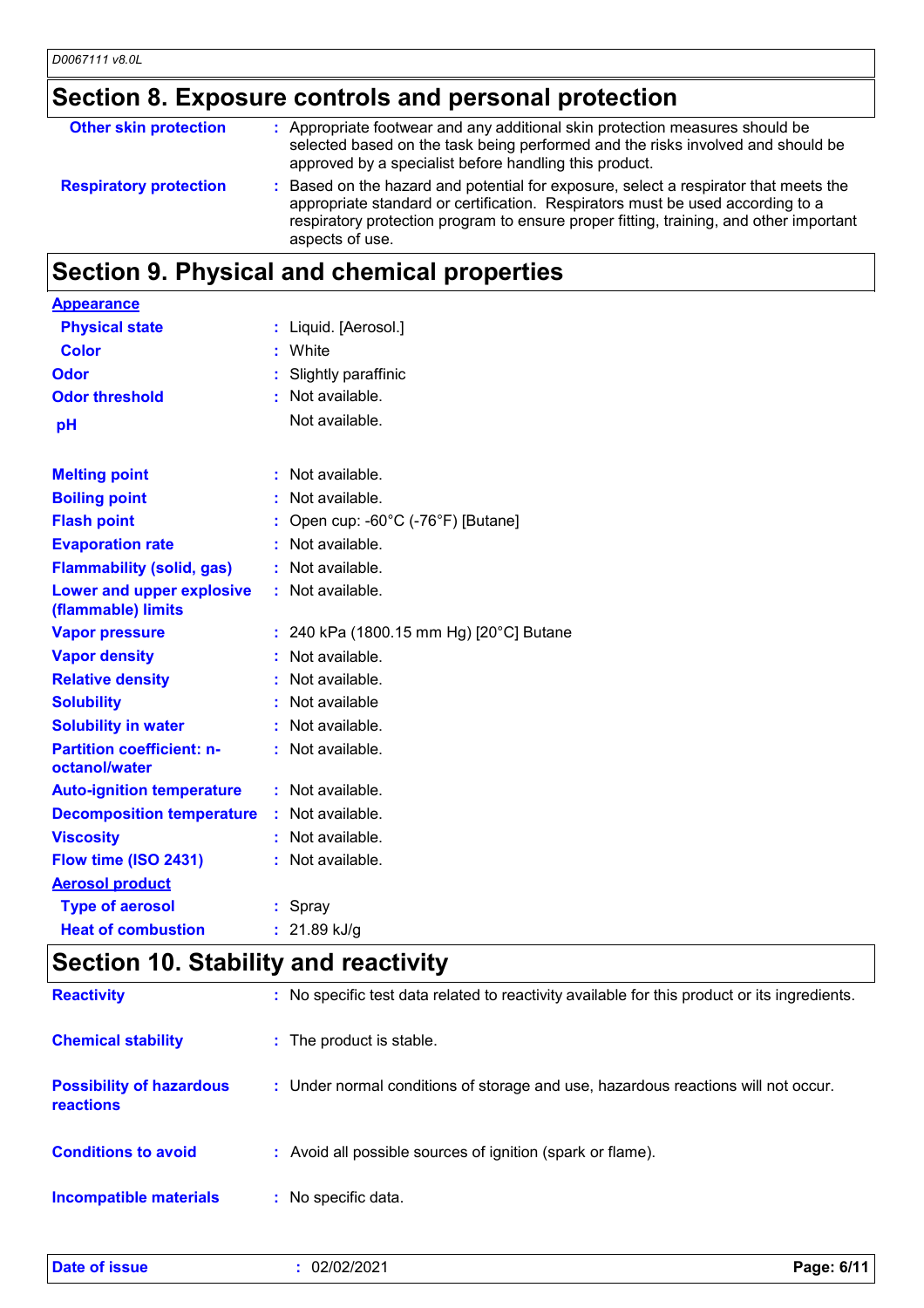### **Section 10. Stability and reactivity**

**Hazardous decomposition products**

Under normal conditions of storage and use, hazardous decomposition products **:** should not be produced.

### **Section 11. Toxicological information**

#### **Information on toxicological effects**

#### **Acute toxicity**

| <b>Product/ingredient name</b>   | <b>Result</b>                | <b>Species</b> | <b>Dose</b>              | <b>Exposure</b> |
|----------------------------------|------------------------------|----------------|--------------------------|-----------------|
| <b>Butane</b>                    | <b>LC50 Inhalation Vapor</b> | Rat            | 658000 mg/m <sup>3</sup> | 4 hours         |
| <b>Black Flag</b>                | <b>LC50 Inhalation Vapor</b> | Rat - Male,    | $5.67$ mg/l              | 4 hours         |
| Odourless FF0102281 D0067111 ANZ |                              | Female         |                          |                 |
|                                  | LD50 Dermal                  | l Rat - Male   | >2000 mg/kg              |                 |
|                                  | LD50 Oral                    | Rat - Male     | >2000 mg/kg              |                 |

**Conclusion/Summary :** Not classified.Information is based on toxicity test result of the concentrate of a similar product.

#### **Irritation/Corrosion**

| <b>Product/ingredient name</b>                 | <b>Result</b>              | <b>Species</b> | <b>Score</b> | <b>Exposure</b> | <b>Observation</b> |
|------------------------------------------------|----------------------------|----------------|--------------|-----------------|--------------------|
| Black Flag<br>Odourless FF0102281 D0067111 ANZ | l Skin - Moderate irritant | Rabbit         |              | I4 hours        | 14 days            |
|                                                | Eyes - Cornea opacity      | Rabbit         | ۱C           |                 | 48 hours           |

| <b>Conclusion/Summary</b> |                                                                                                                        |
|---------------------------|------------------------------------------------------------------------------------------------------------------------|
| <b>Skin</b>               | : Causes skin irritation. Information is based on toxicity test result of the concentrate<br>of a similar product.     |
| <b>Eves</b>               | : Non-irritating to the eyes. Information is based on toxicity test result of the<br>concentrate of a similar product. |
| <b>Respiratory</b>        | Based on available data, the classification criteria are not met.                                                      |

#### **Sensitization**

| <b>Product/ingredient name</b>                 | <b>Route of</b><br>exposure | <b>Species</b> | <b>Result</b>   |
|------------------------------------------------|-----------------------------|----------------|-----------------|
| Black Flag<br>Odourless FF0102281 D0067111 ANZ | skin                        | Rabbit         | Not sensitizing |

| Date of issue                                             | : 02/02/2021                                                                                               | Page: 7/11 |
|-----------------------------------------------------------|------------------------------------------------------------------------------------------------------------|------------|
| <b>Specific target organ toxicity (repeated exposure)</b> |                                                                                                            |            |
| Not available.                                            |                                                                                                            |            |
| <b>Specific target organ toxicity (single exposure)</b>   |                                                                                                            |            |
| <b>Conclusion/Summary</b>                                 | : No known significant effects or critical hazards.                                                        |            |
| Not available.                                            |                                                                                                            |            |
| <b>Conclusion/Summary</b><br><b>Teratogenicity</b>        | : No known significant effects or critical hazards.                                                        |            |
| <b>Reproductive toxicity</b><br>Not available.            |                                                                                                            |            |
| <b>Conclusion/Summary</b>                                 | : No known significant effects or critical hazards.                                                        |            |
| <b>Carcinogenicity</b><br>Not available.                  |                                                                                                            |            |
| <b>Conclusion/Summary</b>                                 | : No known significant effects or critical hazards.                                                        |            |
| <b>Mutagenicity</b><br>Not available.                     |                                                                                                            |            |
| <b>Respiratory</b>                                        | : Based on available data, the classification criteria are not met.                                        |            |
| <b>Skin</b>                                               | : Non-sensitizer. Information is based on toxicity test result of the concentrate of a<br>similar product. |            |
| <b>Conclusion/Summary</b>                                 |                                                                                                            |            |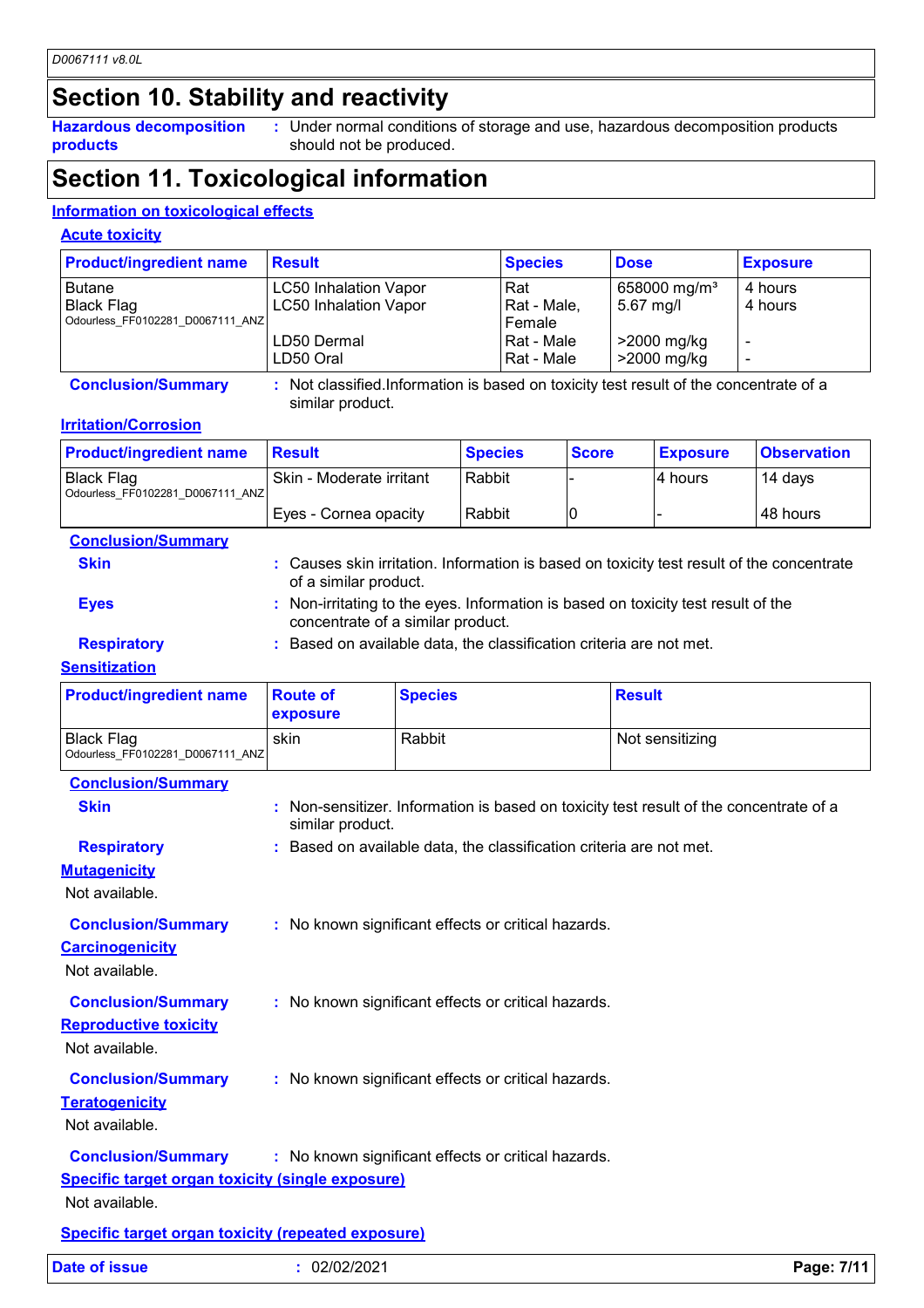# **Section 11. Toxicological information**

Not available.

#### **Aspiration hazard**

| <b>Name</b>                         | Result                                |  |
|-------------------------------------|---------------------------------------|--|
| Paraffins (petroleum), normal C5-20 | <b>ASPIRATION HAZARD - Category 1</b> |  |

| <b>Information on the likely</b><br>routes of exposure | : Not available.                                                                         |
|--------------------------------------------------------|------------------------------------------------------------------------------------------|
| <b>Potential acute health effects</b>                  |                                                                                          |
| <b>Eye contact</b>                                     | : No known significant effects or critical hazards.                                      |
| <b>Inhalation</b>                                      | : Toxic if inhaled.                                                                      |
| <b>Skin contact</b>                                    | : Causes skin irritation.                                                                |
| <b>Ingestion</b>                                       | : No known significant effects or critical hazards.                                      |
|                                                        | <b>Symptoms related to the physical, chemical and toxicological characteristics</b>      |
| <b>Eye contact</b>                                     | : No specific data.                                                                      |
| <b>Inhalation</b>                                      | : No specific data.                                                                      |
| <b>Skin contact</b>                                    | : Adverse symptoms may include the following:<br>irritation<br>redness                   |
| <b>Ingestion</b>                                       | : No specific data.                                                                      |
|                                                        | Delayed and immediate effects and also chronic effects from short and long term exposure |
| <b>Short term exposure</b>                             |                                                                                          |
| <b>Potential immediate</b><br>effects                  | : Not available.                                                                         |
| <b>Potential delayed effects</b>                       | : Not available.                                                                         |
| Long term exposure                                     |                                                                                          |
| <b>Potential immediate</b><br>effects                  | $:$ Not available.                                                                       |
| <b>Potential delayed effects</b>                       | $:$ Not available.                                                                       |
| <b>Potential chronic health effects</b>                |                                                                                          |
| Not available.                                         |                                                                                          |
| <b>Conclusion/Summary</b>                              | : No known significant effects or critical hazards.                                      |
| General                                                | No known significant effects or critical hazards.                                        |
| <b>Carcinogenicity</b>                                 | : No known significant effects or critical hazards.                                      |
| <b>Mutagenicity</b>                                    | : No known significant effects or critical hazards.                                      |
| <b>Teratogenicity</b>                                  | No known significant effects or critical hazards.                                        |
| <b>Developmental effects</b>                           | : No known significant effects or critical hazards.                                      |
| <b>Fertility effects</b>                               | : No known significant effects or critical hazards.                                      |

#### **Numerical measures of toxicity**

#### **Acute toxicity estimates**

| <b>Route</b>        | <b>ATE value</b> |
|---------------------|------------------|
| Inhalation (vapors) | 5.67 mg/l        |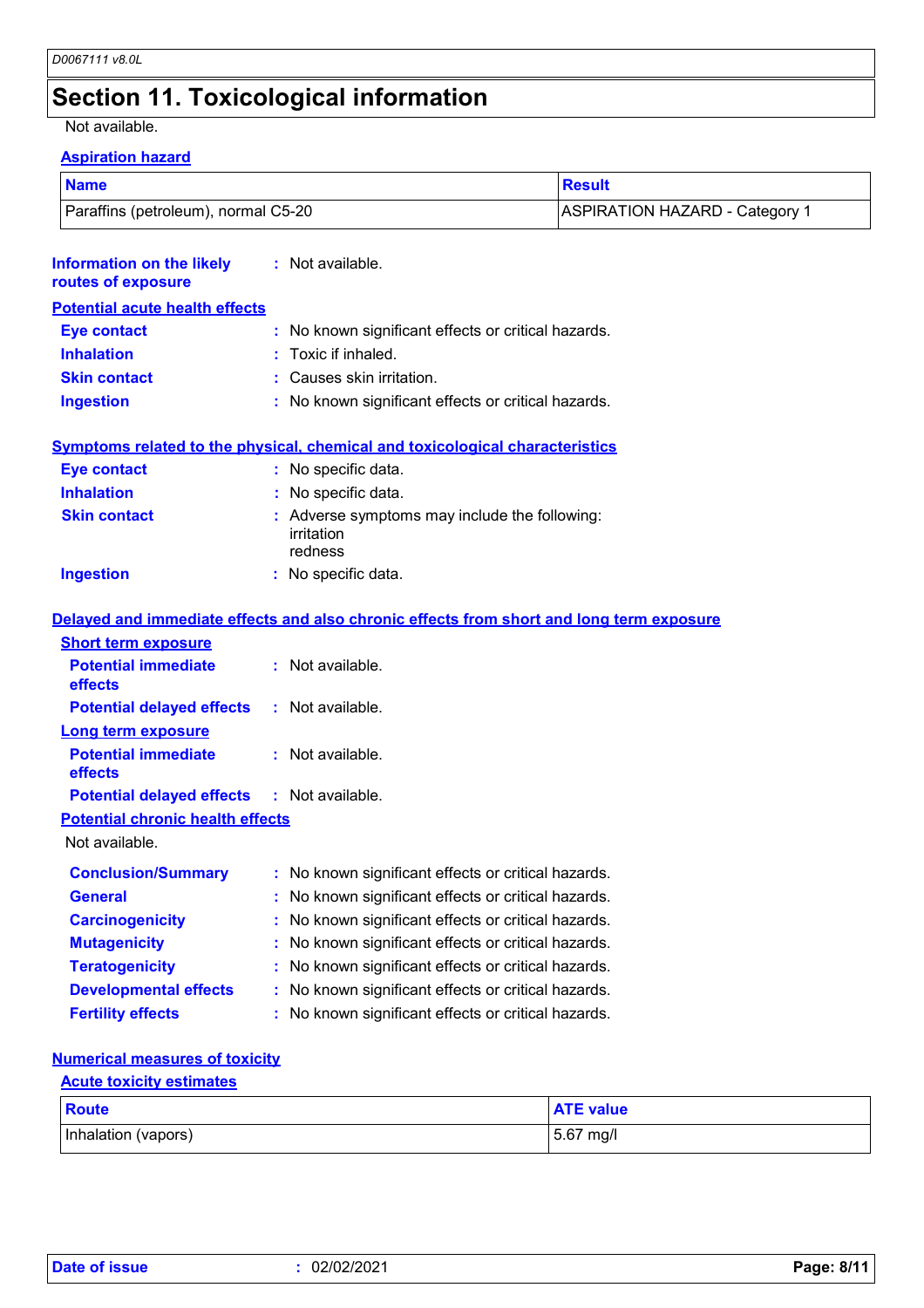### **Section 12. Ecological information**

#### **Toxicity**

Not available.

**Conclusion/Summary :** Based on available data, the classification criteria are not met.

#### **Persistence and degradability**

Not available.

#### **Bioaccumulative potential**

| <b>Product/ingredient name</b> | $\mathsf{LogP}_\mathsf{ow}$ | <b>BCF</b> | <b>Potential</b> |
|--------------------------------|-----------------------------|------------|------------------|
| butane                         | 2.89                        |            | low              |
| propane                        | .09                         |            | low              |

#### **Mobility in soil**

| <b>Soil/water partition</b> | : Not available. |
|-----------------------------|------------------|
| <b>coefficient (Koc)</b>    |                  |

| <b>Other adverse effects</b> | No known significant effects or critical hazards. |
|------------------------------|---------------------------------------------------|
|------------------------------|---------------------------------------------------|

### **Section 13. Disposal considerations**

| <b>Disposal methods</b> | : The generation of waste should be avoided or minimized wherever possible.<br>Disposal of this product, solutions and any by-products should at all times comply<br>with the requirements of environmental protection and waste disposal legislation<br>and any regional local authority requirements. Dispose of surplus and non-<br>recyclable products via a licensed waste disposal contractor. Waste should not be<br>disposed of untreated to the sewer unless fully compliant with the requirements of<br>all authorities with jurisdiction. Waste packaging should be recycled. Incineration or<br>landfill should only be considered when recycling is not feasible. This material and<br>its container must be disposed of in a safe way. Empty containers or liners may |
|-------------------------|-------------------------------------------------------------------------------------------------------------------------------------------------------------------------------------------------------------------------------------------------------------------------------------------------------------------------------------------------------------------------------------------------------------------------------------------------------------------------------------------------------------------------------------------------------------------------------------------------------------------------------------------------------------------------------------------------------------------------------------------------------------------------------------|
|                         | retain some product residues. Do not puncture or incinerate container.                                                                                                                                                                                                                                                                                                                                                                                                                                                                                                                                                                                                                                                                                                              |

### **Section 14. Transport information**

|                                        | <b>ADG</b>                                                         | <b>ADR/RID</b>                                                     | <b>IMDG</b>                                                        | <b>IATA</b>                                                            |
|----------------------------------------|--------------------------------------------------------------------|--------------------------------------------------------------------|--------------------------------------------------------------------|------------------------------------------------------------------------|
| <b>UN number</b>                       | <b>UN1950</b>                                                      | <b>UN1950</b>                                                      | <b>UN1950</b>                                                      | <b>UN1950</b>                                                          |
| <b>UN proper</b><br>shipping name      | <b>AEROSOLS</b><br>Marine Pollutant<br>(Permethrin,<br>Esbiothrin) | <b>AEROSOLS</b><br>Marine Pollutant<br>(Permethrin,<br>Esbiothrin) | <b>AEROSOLS</b><br>Marine Pollutant<br>(Permethrin,<br>Esbiothrin) | Aerosols, flammable<br>Marine Pollutant<br>(Permethrin,<br>Esbiothrin) |
| <b>Transport hazard</b><br>class(es)   | $\overline{2}$<br>$\bigstar$                                       | $\overline{2}$<br>$\bigstar$                                       | 2.1<br>$\bigstar$                                                  | 2.1                                                                    |
| <b>Packing group</b>                   | $\mathbf{III}$                                                     | $\mathbf{III}$                                                     | III                                                                | III                                                                    |
| <b>Environmental</b><br><b>hazards</b> | Yes.                                                               | Yes.                                                               | Yes.                                                               | Yes.                                                                   |
| <b>Additional information</b>          |                                                                    |                                                                    |                                                                    |                                                                        |

**ADR/RID**

**ADG Special provisions** 63, 190, 277, 327, 344 **:**

**Limited quantity** 1 L **:**

**Special provisions** 190, 327, 625, 344 **Tunnel code** (D)

**Date of issue :** 02/02/2021 **Page: 9/11**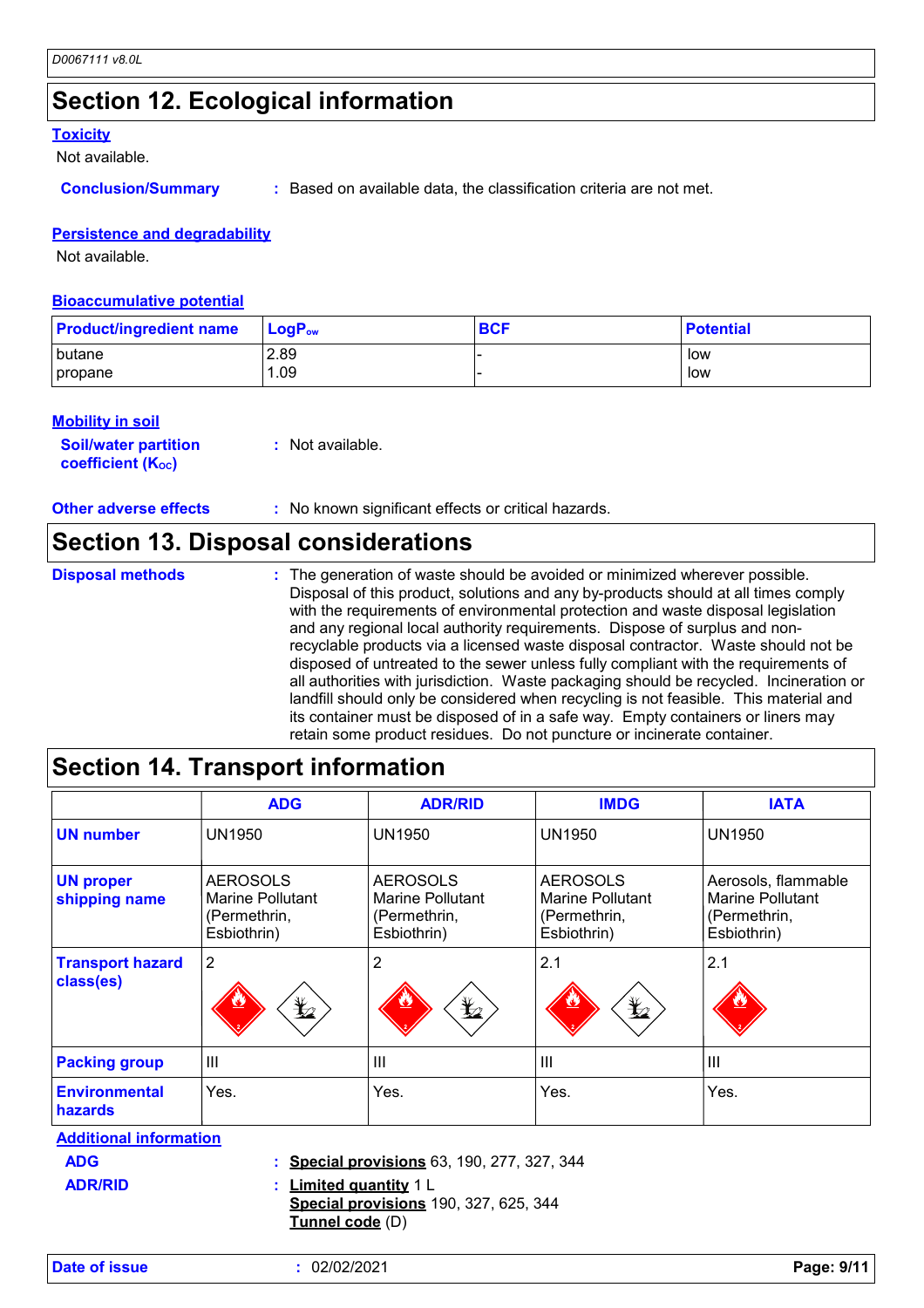# **Section 14. Transport information**

| <b>IMDG</b> | : Emergency schedules F-D, S-U<br>Special provisions 63, 190, 277, 327, 344, 959                                                                                                                                                                                                                                                                                                                   |
|-------------|----------------------------------------------------------------------------------------------------------------------------------------------------------------------------------------------------------------------------------------------------------------------------------------------------------------------------------------------------------------------------------------------------|
| <b>IATA</b> | : The environmentally hazardous substance mark may appear if required by other<br>transportation regulations.<br><b>Quantity limitation</b> Passenger and Cargo Aircraft: 75 kg. Packaging instructions:<br>203. Cargo Aircraft Only: 150 kg. Packaging instructions: 203. Limited Quantities -<br>Passenger Aircraft: 30 kg. Packaging instructions: Y203.<br>Special provisions A145, A167, A802 |
|             | Special precautions for user : Transport within user's premises: always transport in closed containers that are<br>upright and secure. Ensure that persons transporting the product know what to do in<br>the event of an accident or spillage.                                                                                                                                                    |

**Transport in bulk according :** Not available. **to IMO instruments**

# **Section 15. Regulatory information**

|                                               | <b>Standard for the Uniform Scheduling of Medicines and Poisons</b>     |
|-----------------------------------------------|-------------------------------------------------------------------------|
| Not scheduled                                 |                                                                         |
|                                               | <b>Model Work Health and Safety Regulations - Scheduled Substances</b>  |
| No listed substance                           |                                                                         |
| <b>Australia inventory (AICS)</b>             | : Not applicable                                                        |
| <b>New Zealand Inventory of</b>               | : Not applicable                                                        |
| <b>Chemicals (NZIoC)</b>                      | Australian Pesticides and Veterinary Medicines Authority (APVMA): 60745 |
| <b>HSNO Approval Number</b>                   | $:$ HSR007755                                                           |
| <b>Approved Handler</b><br><b>Requirement</b> | $:$ No.                                                                 |
| <b>Tracking Requirement</b>                   | $:$ No.                                                                 |

### **Section 16. Any other relevant information**

| <b>Key to abbreviations</b>         | : ADG = Australian Dangerous Goods<br>ATE = Acute Toxicity Estimate<br><b>BCF</b> = Bioconcentration Factor<br>GHS = Globally Harmonized System of Classification and Labelling of Chemicals<br>IATA = International Air Transport Association<br>IBC = Intermediate Bulk Container<br><b>IMDG = International Maritime Dangerous Goods</b><br>LogPow = logarithm of the octanol/water partition coefficient<br>MARPOL = International Convention for the Prevention of Pollution From Ships,<br>1973 as modified by the Protocol of 1978. ("Marpol" = marine pollution)<br>NOHSC = National Occupational Health and Safety Commission<br>SUSMP = Standard Uniform Schedule of Medicine and Poisons<br>UN = United Nations |
|-------------------------------------|----------------------------------------------------------------------------------------------------------------------------------------------------------------------------------------------------------------------------------------------------------------------------------------------------------------------------------------------------------------------------------------------------------------------------------------------------------------------------------------------------------------------------------------------------------------------------------------------------------------------------------------------------------------------------------------------------------------------------|
| Date of issue / Date of<br>revision | : 02/02/2021                                                                                                                                                                                                                                                                                                                                                                                                                                                                                                                                                                                                                                                                                                               |
| <b>Version</b>                      | : 8.0L                                                                                                                                                                                                                                                                                                                                                                                                                                                                                                                                                                                                                                                                                                                     |

**Procedure used to derive the classification**

| <b>Classification</b>                  | <b>Justification</b>  |
|----------------------------------------|-----------------------|
| FLAMMABLE AEROSOLS - Category 1        | Expert judgment       |
| SKIN CORROSION/IRRITATION - Category 2 | On basis of test data |

**References :** Not available.

**Indicates information that has changed from previously issued version.**

**Date of issue :** 02/02/2021 **Page: 10/11**